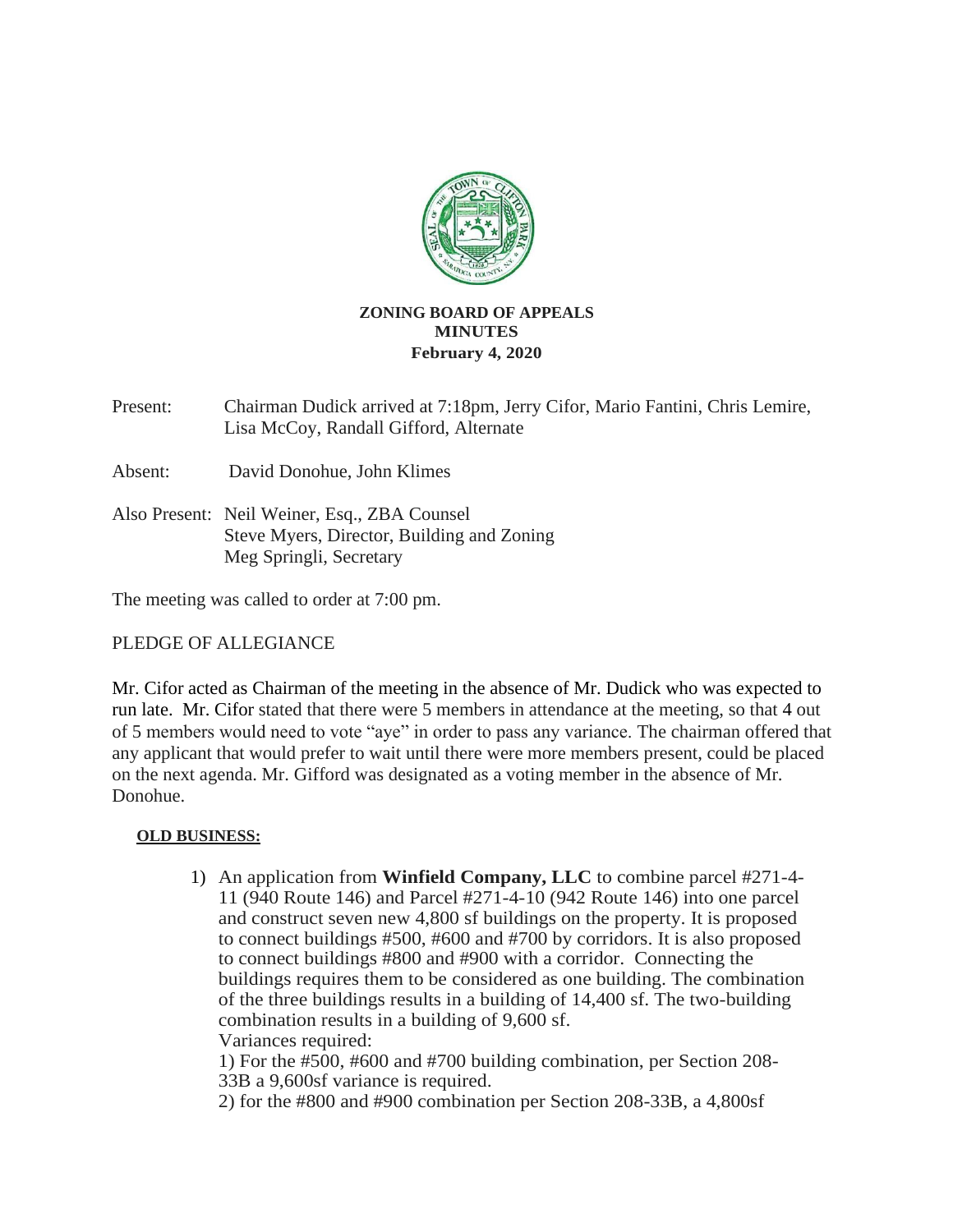variance is required. 3) Building #300 requires a front setback variance. Section 208-35D(I) requires 70' to the front property line, 40' available, 30' variance required.

Property is located at 940 & 942 Route 146, Clifton Park, NY 12065. (Permit #81234)

The secretary read the notice as it was published in The Daily Gazette.

#### Applicant's Representative:

Joe Dannible, Environmental Design Partnership, represented the owners of the Winfield Companies, Bast Hatfield the contractors, and the Sara Marie School and PlayCare owners who would like to occupy buildings on the property. Mr. Dannible gave a brief synopsis of the project, explaining that the setback variance requested was for a segment of the parcel that was in the rear yard of another property. Mr. Dannible stated that a childcare and school facility have been operating near this location and would like to expand and upgrade their facilities. Other than the front yard setback, the 7 buildings being proposed would meet code requirements. The connecting corridors are what makes them count as larger units per state code. Mr. Dannible presented minutes from the November 26, 2019 Planning Board meeting and read the conclusion into the record:

*The six Planning Board Members and one alternate Planning Board Member present were in overall support of the new layout. Members also agreed that a trip generation report and limited traffic analysis should be completed if variances are granted. One of the members expressed support only for the variances associated with the school but felt they were less critical for the daycare to proceed forward at 4,800sq. ft.*

Discussion ensued about the overall design and layout of the proposed school and daycare buildings, the elevations and their appearance from Route 146. Mr. Weiner asked if the applicant would be willing to accept a condition that the corridor be no more than the state minimum and the height of the corridor not to exceed the lowest part of the eaves. The plans and footprints have not changed, but the Planning Board has now reviewed the plan and the elevations and have been submitted.

Mr. Weiner asked if the applicant was willing to have a condition such that if the use of the buildings changed in the future, the corridors would be demolished. Mr. Dannible and Mr. Myers both appeared to agree that it could be a tough condition to enforce but that future tenants might choose to remove them if it made sense.

Mr. Myers then added that it was a Type II action with no further review required pursuant to SEQRA. He also stated that he did not feel the front setback variance was substantial given the layout of the buildings and the distance of that portion of the lot from Route 146. Mr. Myers also felt that the intent of the zoning and its appearance was met. He also felt it was unique because the state required it to be considered a larger unit although there is a separation, and the intensity of the use is not larger than the allowable square footage on the site.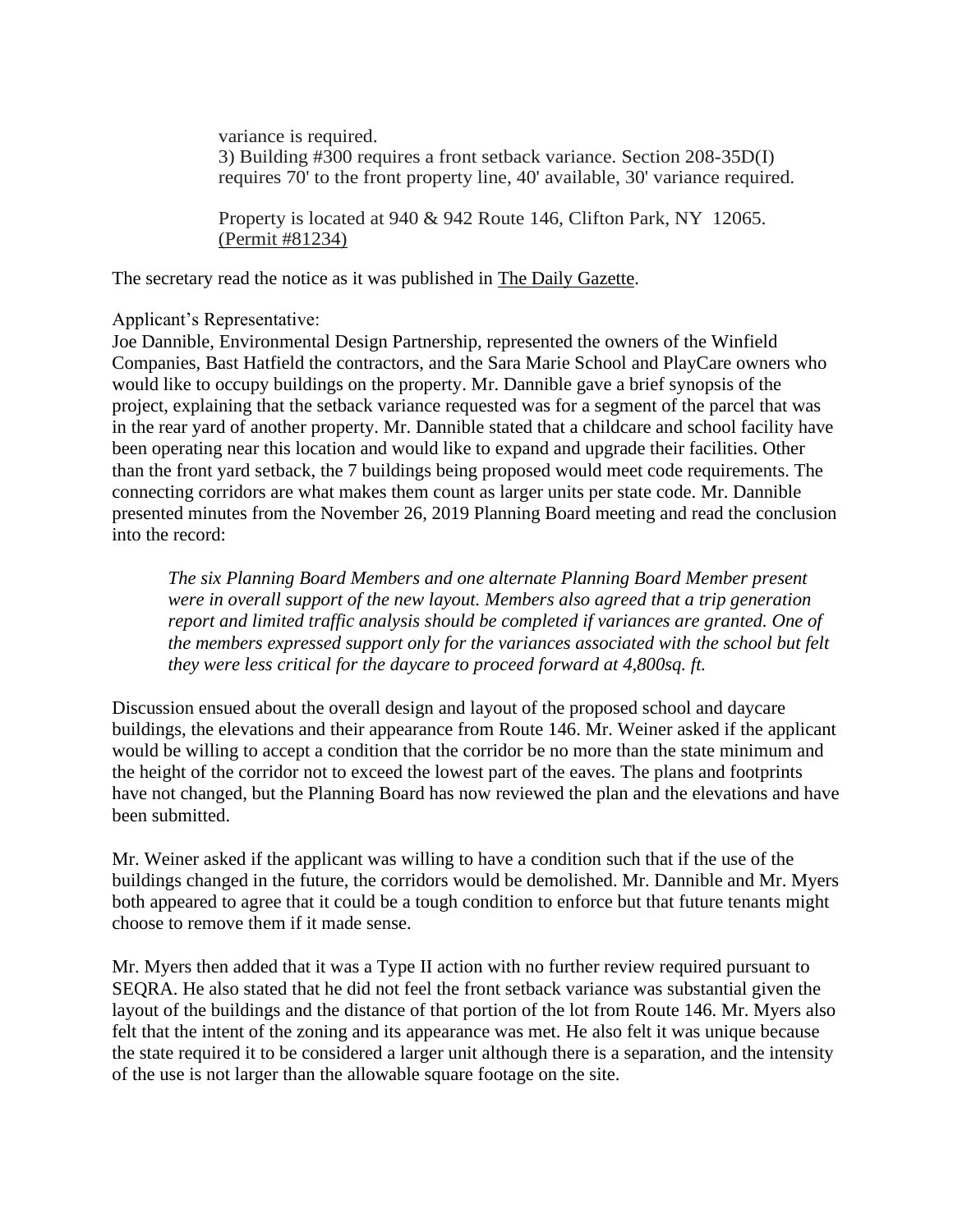There being no further comment from the public, Mr. Lemire offered a motion seconded by Mrs. McCoy, to close the public hearing at 7:34

Discussion ensued about the purposes of the corridors adjoining the buildings for the safety and ease of use as passages for children. Mr. Myers noted that a change of use of the buildings would require a building permit and possible further ZBA review at which time occupants could apply to keep or remove the corridors pending board approval.

It was noted that Mr. Dudick would be allowed as a voting member although he missed the recap of the previous meeting at the beginning of the presentation. Mr. Dudick stated that he had been present at the prior meeting and had received and studied the submittal, and felt prepared to vote.

 Mr. Dudick moved, seconded by Mr. Cifor to approve the variances as requested with the following four conditions:

- 1) If the use of the buildings as childcare or school changes, the corridors are to be removed
- 2) The interior width shall not exceed 6 feet
- 3) The height of the corridors shall not be higher than the height of the lowest point of the roof of the adjoining building
- 4) The transparent material of the corridor should be as low to the ground as permissible by State Building Code

Mr. Dudick stated that the variance would not create an undesirable change, and that it would not be obtrusive to nearby properties. Then he stated that there were no other reasonable methods of achieving the result, and that he felt that the proposal was not substantial; he did not feel that it would create an adverse effect on the environment. The board member also noted that he felt the hardship was self-created, but not preclusive.

Roll Call

Ayes: Jerry Cifor, Lisa McCoy, Randall Gifford, Mr. Dudick Noes: None Chris Lemire, Mr. Fantini Application approved 4 out of 6

# **NEW BUSINESS:**

1) An application from **Bret and Joni Wade** requests a review of the zoning officer's determination that.a commercial use is not allowed on the property. Property is located at 742 Waite Road, Clifton Park, NY 12065. (Permit #81236) **Pulled by applicant**

Mr. Dudick resumed his position as Chairman at 8:03pm

2) An application from **Ray Sign** requesting a variance from Chapter 171, Table I,